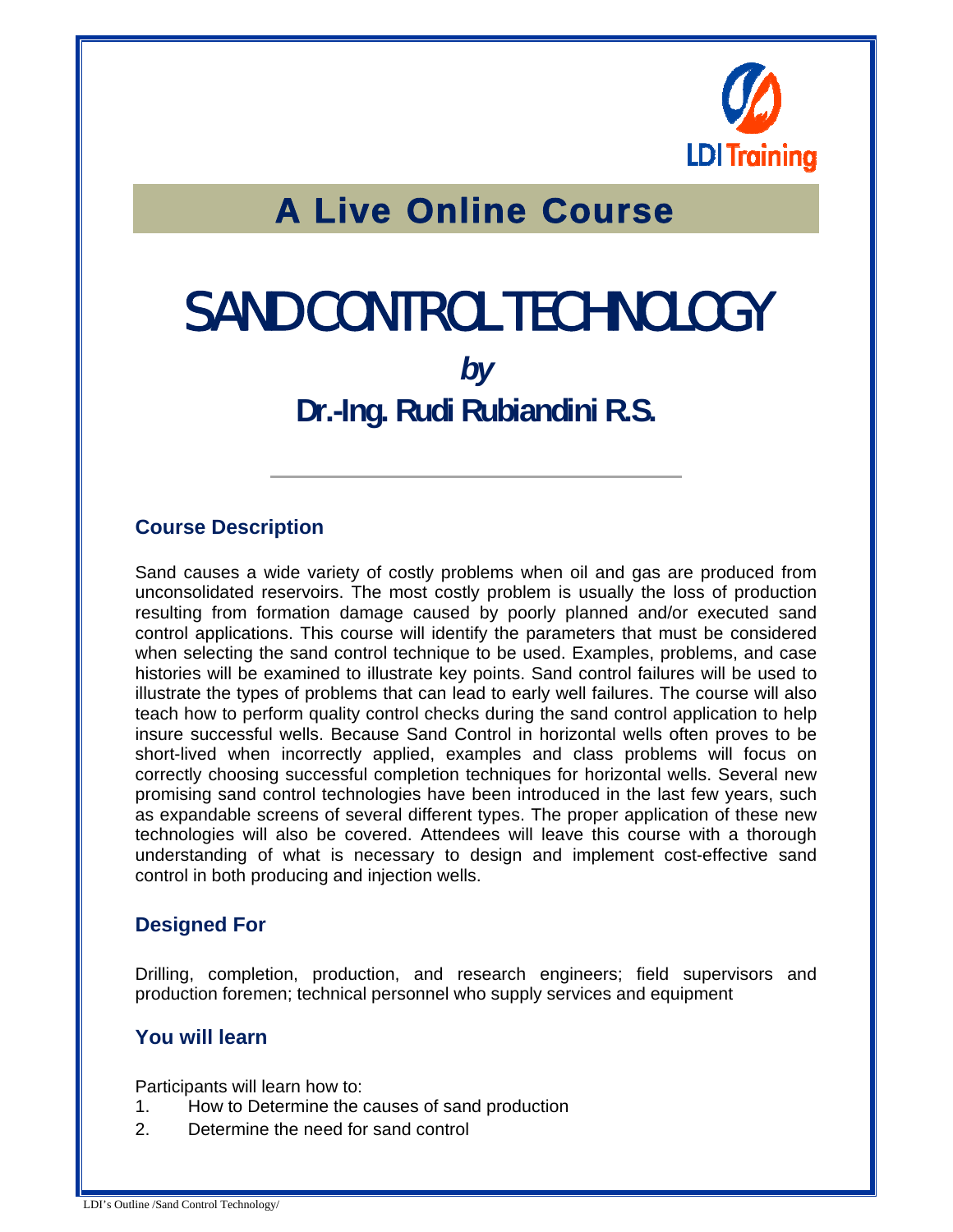

- 3. Select the best sand control method
- 4. Prepare the well for the proper application of sand control
- 5. Apply best practices to ensure successful sand control completions
- 6. Conduct successful frac-packs
- 7. Evaluate sand control performance
- 8. Minimize production losses
- 9. Evaluate new technologies for proper applications

#### **Course Content**

- 1. Sand control techniques
- 2. Radial flow and formation damage
- 3. Causes and effects of sand production
- 4. Predicting sand production
- 5. Gravel pack design
- 6. Slotted liners and wire wrapped screens
- 7. Gravel pack completion equipment and service tools
- 8. Well preparation for gravel packing
- 9. Perforating for gravel placement techniques
- 10. Perforation prepacking and enhanced prepacking
- 11. Frac packing
- 12. Open hole gravel packing
- 13. Expandable screens
- 14. Gravel pack performance
- 15. Horizontal well completions

#### **About Instructor**

DR.-Ing. Rudi Rubiandini, R.S. has 30 years of experience in the oil and gas industry.

He has experience as a trainer in almost all Oil and Gas companies in Indonesia, manages Drilling Laboratories, he even created research laboratory equipment, he has been a professor at Institute Technology Bandung, has been a high-ranking official at the oil and natural gas institution BPMIGAS and SKK Migas, as well as being Deputy Minister of Energy and Mineral Resources.

Rudi Rubiandini is a frequent speaker at various scientific seminars and discussions in the fields of energy, petroleum and natural gas engineering.

From his very long experience, this training will be very interesting in discussing with Trainers in various aspects.